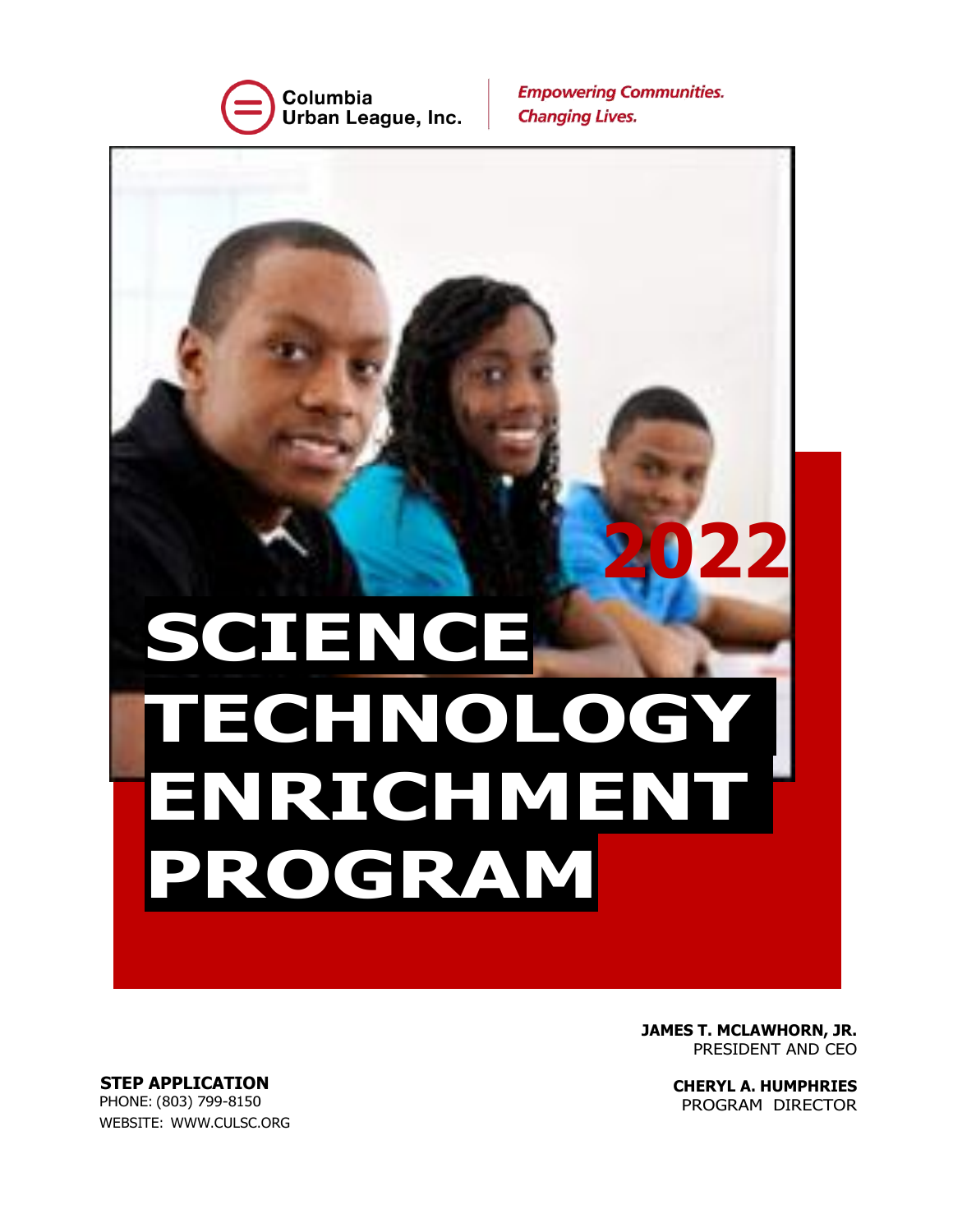| Columbia Urban League, Inc.                                              |                                                                                             |
|--------------------------------------------------------------------------|---------------------------------------------------------------------------------------------|
| <b>2022 STEP Application</b>                                             | <i><b>APPLICATION</b></i><br><i><b>DEADLINE</b></i>                                         |
| <b>PERSONAL INFORMATION</b><br><b>Please fill in the blank spaces</b>    | April 29, 2022                                                                              |
|                                                                          |                                                                                             |
|                                                                          | Gender: M/F                                                                                 |
|                                                                          |                                                                                             |
|                                                                          |                                                                                             |
|                                                                          |                                                                                             |
|                                                                          |                                                                                             |
|                                                                          |                                                                                             |
|                                                                          |                                                                                             |
| <b>PARENTAL INFORMATION</b><br>Please fill in the blank spaces           |                                                                                             |
|                                                                          |                                                                                             |
|                                                                          |                                                                                             |
|                                                                          |                                                                                             |
|                                                                          |                                                                                             |
|                                                                          |                                                                                             |
|                                                                          |                                                                                             |
|                                                                          |                                                                                             |
| Please list all of the applicant's regular medical/cognitive conditions. |                                                                                             |
|                                                                          | Please check all that apply to you. If none apply, go to the next question.                 |
|                                                                          | Current Medicaid Client ________Previous Medicaid _________ Foster Care/Family Preservation |
|                                                                          | You must answer the following question. If you do not have insurance, write "none."         |
|                                                                          |                                                                                             |
|                                                                          |                                                                                             |
|                                                                          |                                                                                             |
|                                                                          |                                                                                             |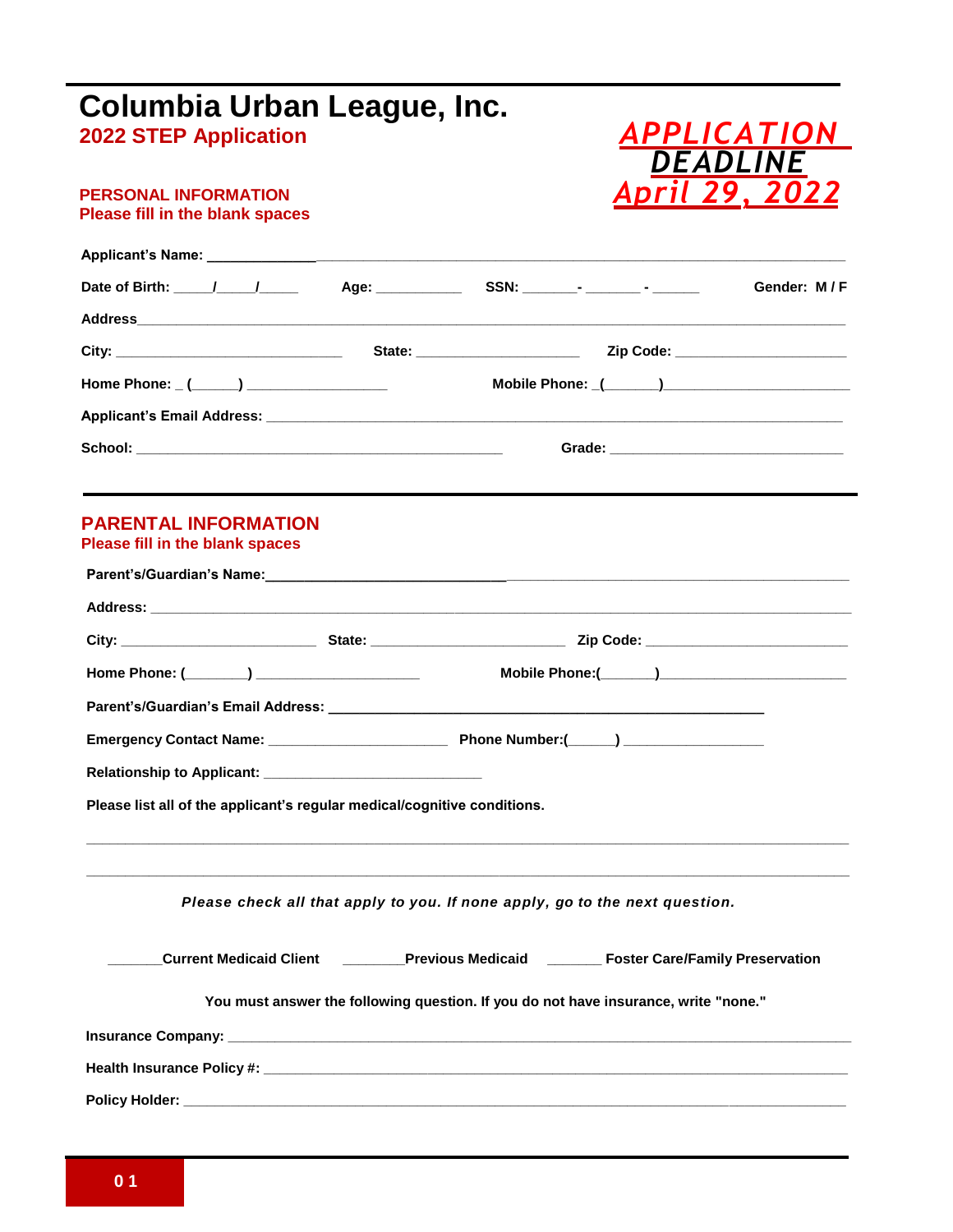| <b>COMMUNITY INVOLVEMENT, ACTIVITIES &amp; AWARDS</b><br>(additional sheet if necessary.)   |                                                                |                 |
|---------------------------------------------------------------------------------------------|----------------------------------------------------------------|-----------------|
|                                                                                             |                                                                |                 |
|                                                                                             |                                                                |                 |
|                                                                                             |                                                                |                 |
|                                                                                             |                                                                |                 |
|                                                                                             |                                                                |                 |
|                                                                                             |                                                                |                 |
| <b>URBAN LEAGUE INVOLVEMENT</b>                                                             |                                                                |                 |
| Have you ever participated in any Columbia Urban League programs, attended any Urban League |                                                                |                 |
| sponsored events, or receive any Urban League scholarships? $\Box$ Yes or $\Box$ No         |                                                                |                 |
|                                                                                             |                                                                |                 |
|                                                                                             | If yes, check each program and indicate when you participated. |                 |
|                                                                                             |                                                                |                 |
|                                                                                             |                                                                |                 |
| <b>Young &amp; Gifted Awards</b>                                                            | <b>Project Ready</b>                                           | <b>Level Up</b> |
| When: ___________________                                                                   |                                                                |                 |
| <b>STEP</b>                                                                                 | <b>YDA</b>                                                     | <b>CIP</b>      |
|                                                                                             |                                                                |                 |
|                                                                                             |                                                                |                 |

 $\blacksquare$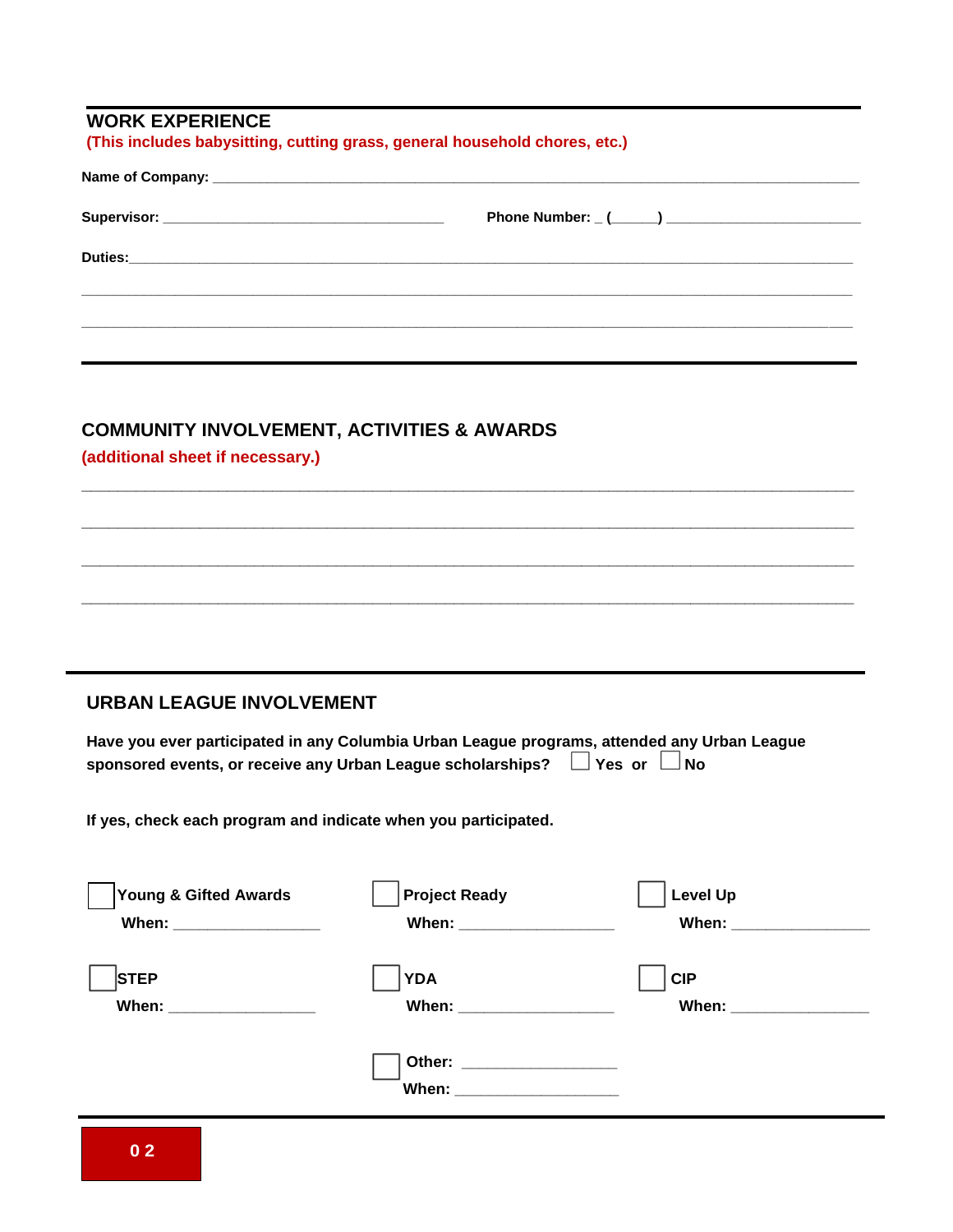**Please include the following important information so that your application can be processed.**

**Your application is incomplete and will not be considered without the following materials:**

## **1. Expressions:**

**Please answer the questions below on the next page (4). Responses to each question should not exceed two paragraphs and must be included with your application**

- a. What do you want to gain from this experience this summer?
- b. Has COVID-19 changed your career path? If so, how?

## **2. Identification: Email to: STEP@culsc.org**

Please include a copy of some form of identification that shows proof of age or date of birth (i.e. Medicaid Card, Driver's License, Birth Certificate, etc.).

# **Due to limited resources, we cannot serve everyone who completes an application; therefore, completing this application does not guarantee a job. Additionally, the applicant is not obligated to accept employment upon selection**

**\*\*The tentative start date for STEP placements is Monday, June 13, 2022, and ends on Friday, July 29, 2022, in two-week cycles. Please note that this date is subject to change. \*\***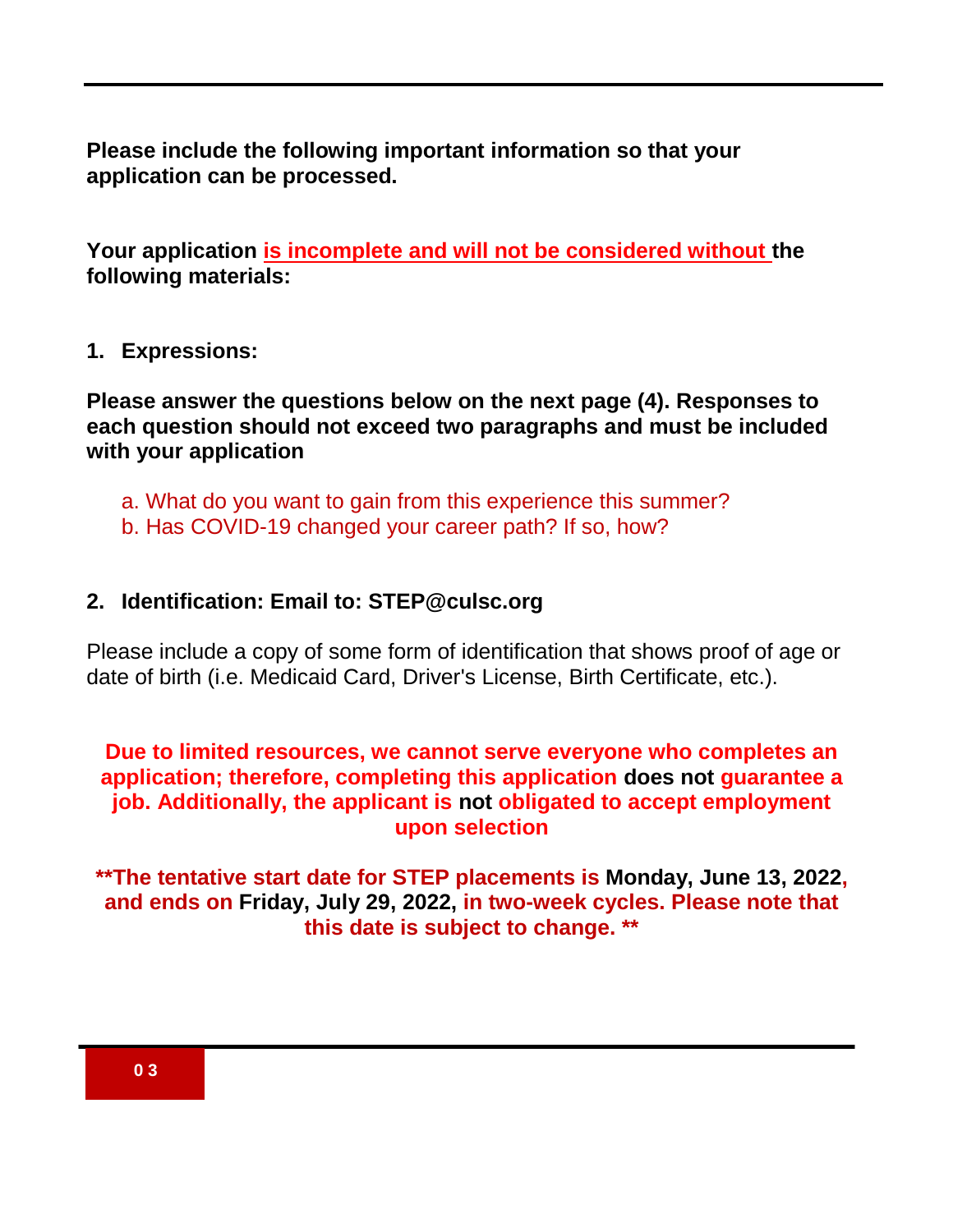**1. What do you want to gain from working this summer? And why?**

**2. Has COVID-19 changed your career path? If so, how?**